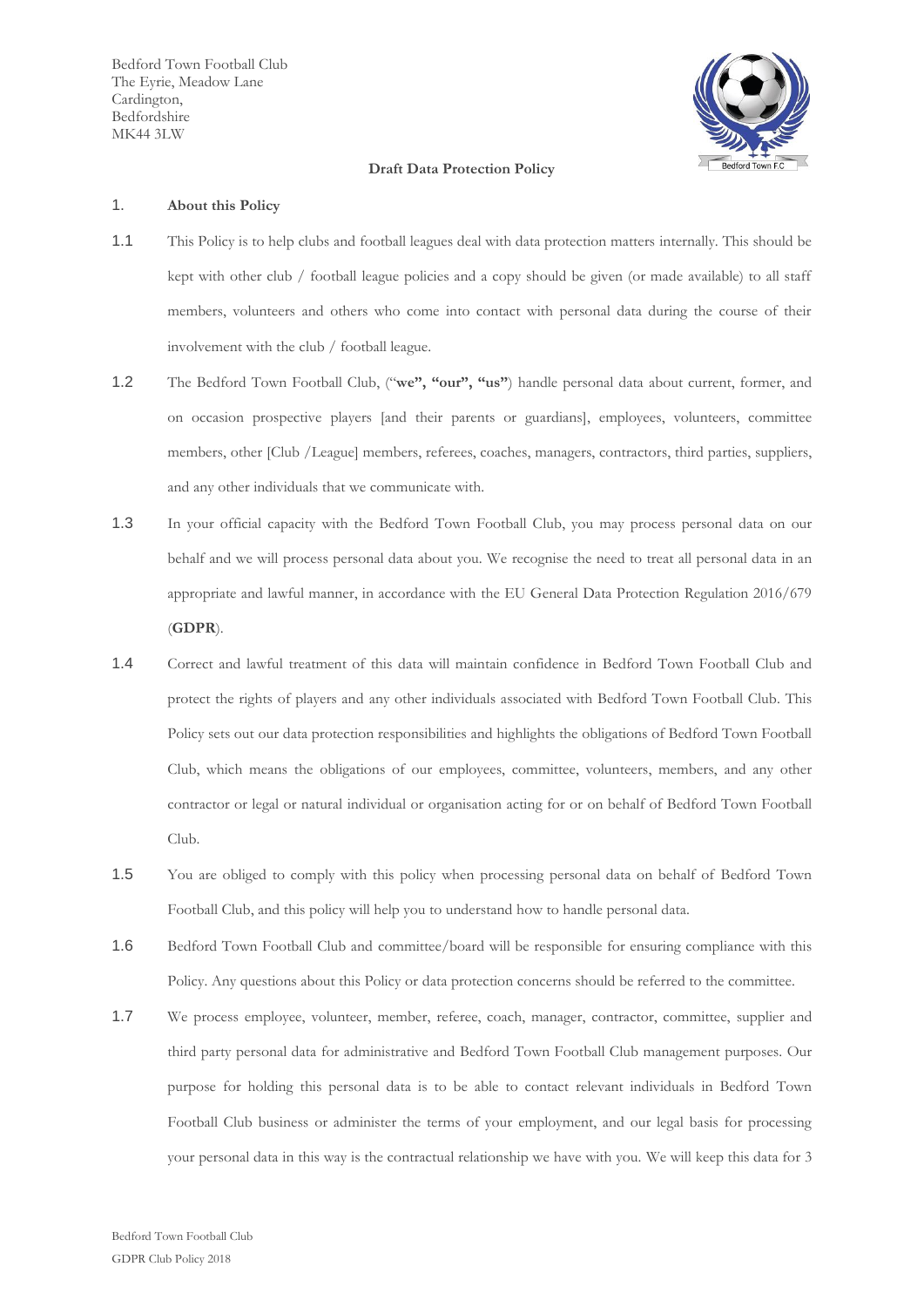Bedford Town Football Club The Eyrie, Meadow Lane Cardington, Bedfordshire MK44 3LW



LW months after the end of your official relationship with Bedford Town Football Club, unless required otherwise by law and / or regulatory requirements. If you do not provide your personal data for this purpose, you will not be able to carry out your role or the obligations of your contract with Bedford Town Football Club.

1.8 All the key definitions under GDPR can be found [here.](https://ico.org.uk/for-organisations/guide-to-the-general-data-protection-regulation-gdpr/key-definitions/)

### 2. **What we need from you**

- 2.1 To assist with our compliance with GDPR we will need you to comply with the terms of this policy. We have set out the key guidance in this section but please do read the full policy carefully.
- 2.2 Please help us to comply with the data protection principles (set out briefly in section [3](#page-2-0) of this policy and in further detail below):
	- 2.2.1 please ensure that you only process data in accordance with our transparent processing as set out in our Privacy notice;
	- 2.2.2 please only process personal data for the purposes for which we have collected it (i.e. if you want to do something different with it then please speak to Ralph Allen first);
	- 2.2.3 please do not ask for further information about players and / or members and / or staff and / or volunteers without first checking with Ralph Allen;
	- 2.2.4 if you are asked to correct an individual's personal data, please make sure that you can identify that individual and, where you have been able to identify them, make the relevant updates on our records and systems;
	- 2.2.5 please comply with our retention periods listed in our Privacy Notice and make sure that if you still have information which falls outside of those dates, that you delete/destroy it securely;
	- 2.2.6 please treat all personal data as confidential. If it is stored in electronic format, then please consider whether the documents themselves should be password protected or whether your personal computer is password protected and whether you can limit the number of people who have access to the information. Please also consider the security levels of any cloud storage provider (and see below). If it is stored in hard copy format, then please make sure it is locked away safely and is not kept in a car overnight or disposed of in a public place;
	- 2.2.7 if you are looking at using a new electronic system for the storage of information, please talk to Ralph Allen first so that we can decide whether such a system is appropriately secure and complies with GDPR;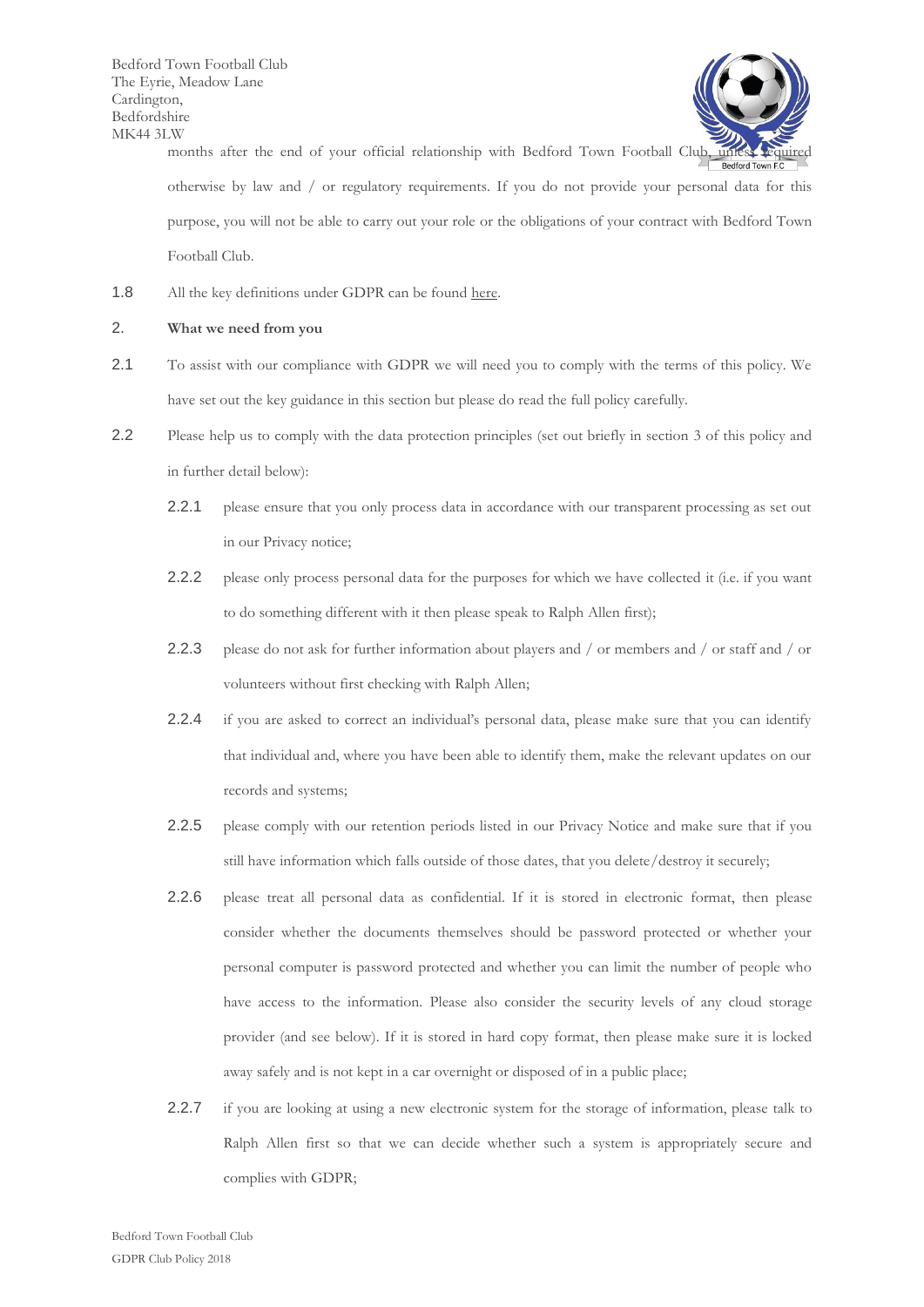

- 2.2.8 if you are planning on sharing personal data with anybody new or with a party outside the structure then please speak to Ralph Allen before doing so who will be able to check that the correct contractual provisions are in place and that we have a lawful basis to share the information;
- 2.2.9 if you receive a subject access request (or you think somebody is making a subject access request for access to the information we hold on them) then please tell [insert name] as soon as possible because we have strict timelines in which to comply;
- 2.2.10 if you think there has been a data breach (for example you have lost personal data or a personal device which contains personal data, or you have been informed that a coach has done so, or you have sent an email and open copied all contacts in) then please speak to Ralph Allen who will be able to help you to respond.

If you have any questions at any time, then please just ask. We are here to help.

## <span id="page-2-0"></span>3. **Data protection principles**

- 3.1 Anyone processing personal data must comply with the enforceable principles of data protection. Personal data must be:
	- 3.1.1 processed lawfully, fairly and in a transparent manner;
	- 3.1.2 collected for only specified, explicit and legitimate purposes;
	- 3.1.3 adequate, relevant and limited to what is necessary for the purpose(s) for which it is processed;
	- 3.1.4 accurate and, where necessary, kept up to date;
	- 3.1.5 kept in a form which permits identification of individuals for no longer than is necessary for the purpose(s) for which it is processed;
	- 3.1.6 processed in a manner that ensures its security by appropriate technical and organisational measures to protect against unauthorised or unlawful processing and against accidental loss, destruction or damage;
- 3.2 We are responsible for and must be able to demonstrate compliance with the data protection principles listed above.

## 4. **Fair and lawful processing**

4.1 This Policy aims to ensure that our data processing is done fairly and without adversely affecting the rights of the individual.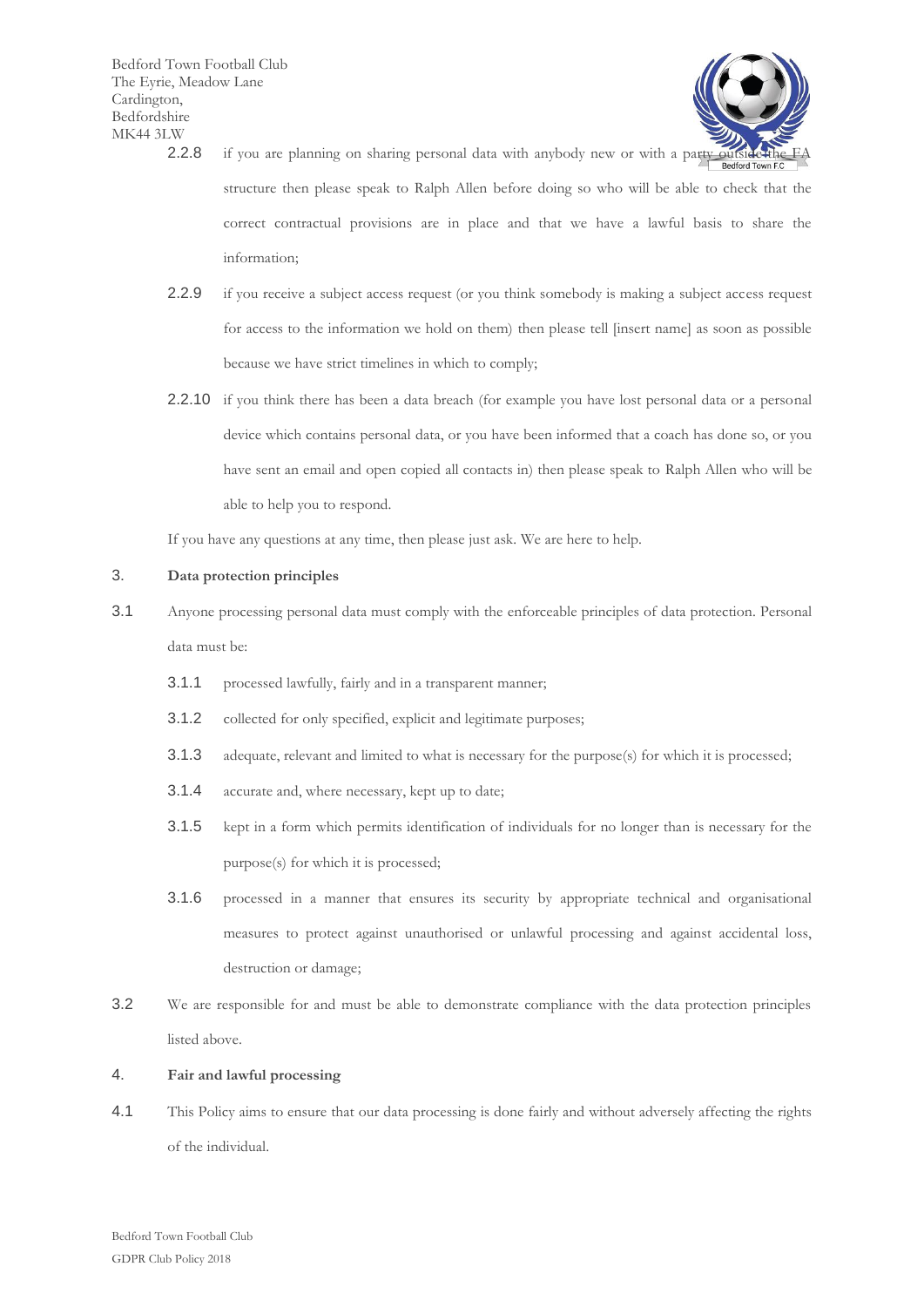

4.2 Lawful processing means data must be processed on one of the legal bases set out in the G special category personal data is being processed, additional conditions must be met.

### 5. **Processing for limited purposes**

- 5.1 Bedford Town Football Club collects and processes personal data. This is data we receive directly from an individual and data we may receive from other sources.
- 5.2 We will only process personal data for the purposes of Bedford Town Football Club as instructed by the committee, the County FA or The FA, or as specifically permitted by the GDPR. We will let individuals know what those purposes are when we first collect the data or as soon as possible thereafter.

# 6. **Consent**

- 6.1 One of the lawful bases on which we may be processing data is the individual's consent.
- 6.2 An individual consents to us processing their personal data if they clearly indicate specific and informed agreement, either by a statement or positive action.
- 6.3 Individuals must be easily able to withdraw their consent at any time and withdrawal must be promptly honoured. Consents should be refreshed every season.
- 6.4 Explicit consent is usually required for automated decision-making and for cross-border data transfers, and for processing special category personal data. Where children are involved then the consent must be in writing from parent/guardian
- 6.5 Where consent is our legal basis for processing, we will need to keep records of when and how this consent was captured.
- 6.6 Our Privacy Notice sets out the lawful bases on which we process data of our players and members.

## 7. **Notifying individuals**

- 7.1 Where we collect personal data directly from individuals, we will inform them about:
	- 7.1.1 the purpose(s) for which we intend to process that personal data;
	- 7.1.2 the legal basis on which we are processing that personal data;
	- 7.1.3 where that legal basis is a legitimate interest, what that legitimate interest is;
	- 7.1.4 where that legal basis is statutory or contractual, any possible consequences of failing to provide that personal data;
	- 7.1.5 the types of third parties, if any, with which we will share that personal data, including any international data transfers;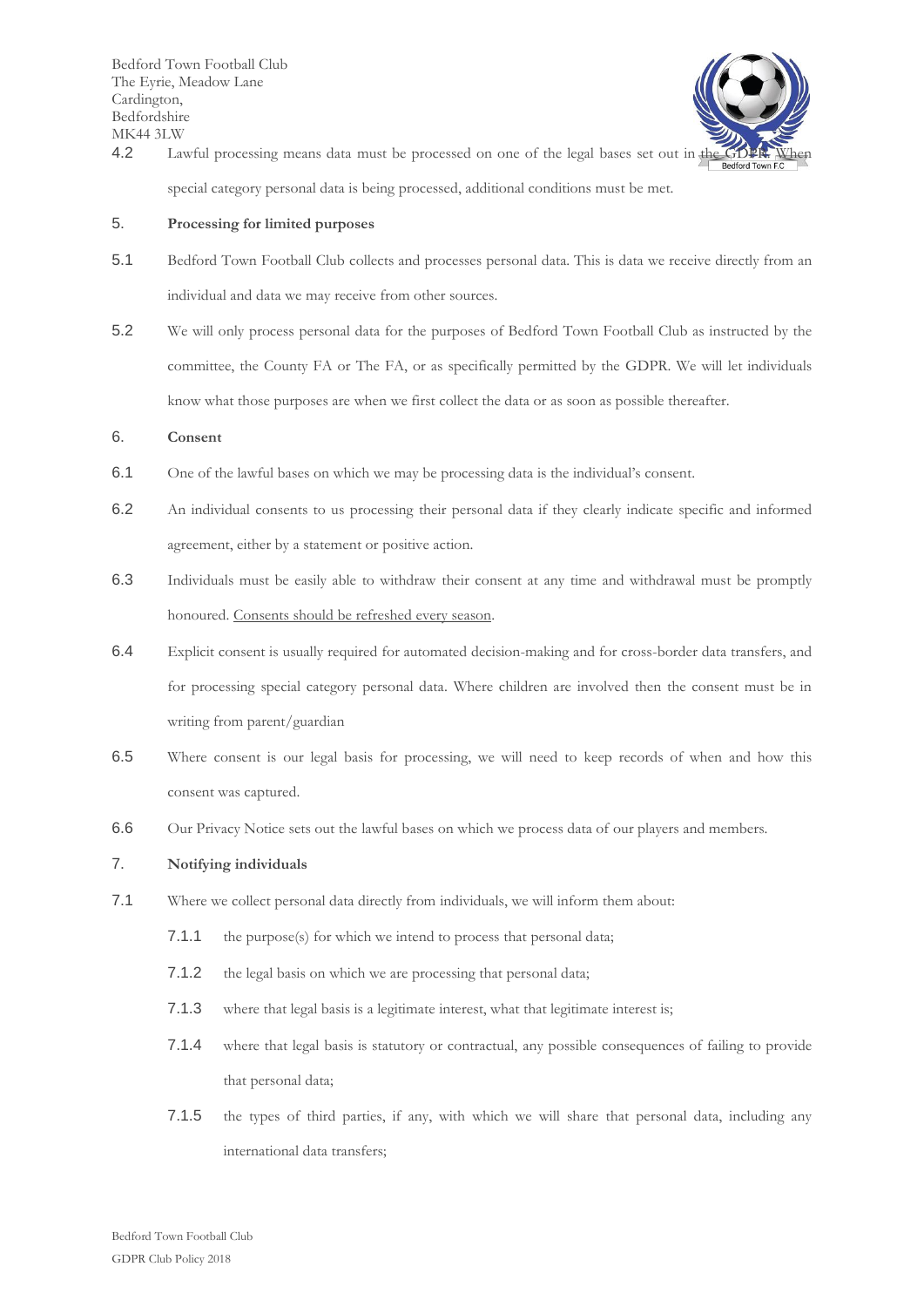

- 7.1.6 their rights as data subjects, and how they can limit our use of their personal data;
- 7.1.7 the period for which data will be stored and how that period is determined;
- 7.1.8 any automated decision-making processing of that data and whether the data may be used for any further processing, and what that further processing is.
- 7.2 If we receive personal data about an individual from other sources, we will provide the above information as soon as possible and let them know the source we received their personal data from;
- 7.3 We will also inform those whose personal data we process that we, Bedford Town Football Club, are the data controller in regard to that data, and which individual(s) in Bedford Town Football Club are responsible for data protection.

# 8. **Adequate, relevant and non-excessive processing**

- 8.1 We will only collect personal data that is required for the specific purpose notified to the individual.
- 8.2 You may only process personal data if required to do so in your official capacity with Bedford Town Football Club. You cannot process personal data for any reason unrelated to your duties.
- 8.3 Bedford Town Football Club must ensure that when personal data is no longer needed for specified purposes, it is deleted or anonymised.

# 9. **Accurate data**

We will ensure that personal data we hold is accurate and kept up to date. We will check the accuracy of any personal data at the point of collection and at the start of each season. We will take all reasonable steps to destroy or amend inaccurate or out-of-date data.

### 10. **Timely processing**

We will not keep personal data longer than is necessary for the purpose(s) for which they were collected. We will take all reasonable steps to destroy or delete data which is no longer required, as per our Privacy Notice.

### 11. **Processing in line with data subjects' rights**

- 11.1 As data subjects, all individuals have the right to:
	- 11.1.1 be informed of what personal data is being processed;
	- 11.1.2 request access to any data held about them by a data controller;
	- 11.1.3 object to processing of their data for direct-marketing purposes (including profiling);
	- 11.1.4 ask to have inaccurate or incomplete data rectified;
	- 11.1.5 be forgotten (deletion or removal of personal data);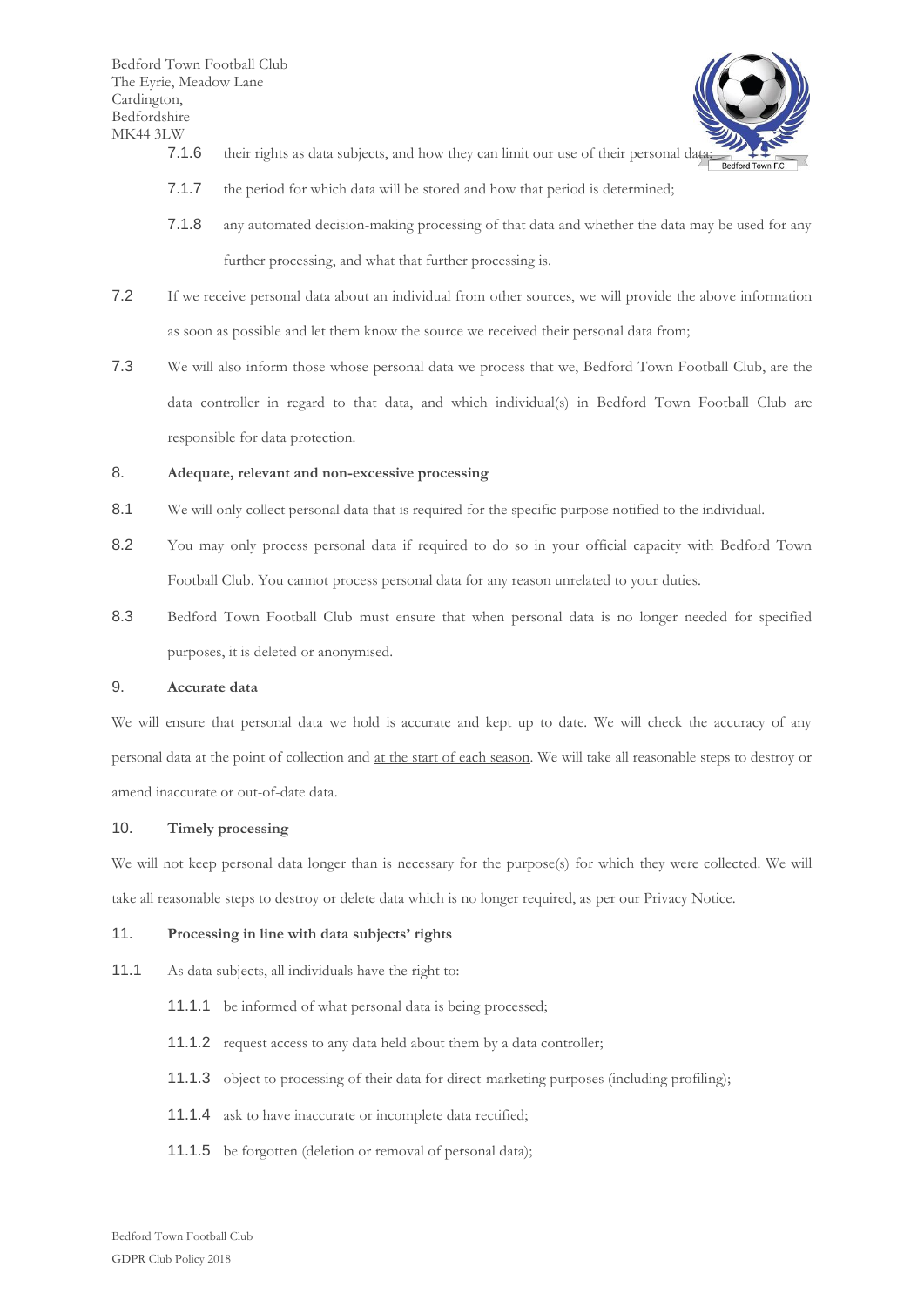

- 11.1.7 data portability; and
- 11.1.8 not be subject to a decision which is based on automated processing.
- 11.2 Bedford Town Football Club is aware that not all individuals' rights are absolute, and any requests regarding the above should be immediately reported to the committee, and if applicable escalated to the Bedfordshire FA or The FA for guidance.
- 12. **Data security**
- 12.1 We will take appropriate security measures against unlawful or unauthorised processing of personal data, and against the accidental loss of, or damage to, personal data.
- 12.2 We have proportionate procedures and technology to maintain the security of all personal data.
- 12.3 Personal data will only be transferred to another party to process on our behalf (a **data processor**) where we have a GDPR-compliant written contract in place with that data processor.
- 12.4 We will maintain data security by protecting the confidentiality, integrity and availability of the personal data.
- 12.5 Our security procedures include:
	- 12.5.1 **Entry controls.** Any stranger seen in entry-controlled areas should be reported.
	- 12.5.2 **Secure desks, cabinets and cupboards.** Desks and cupboards should be locked if they hold personal data.
	- 12.5.3 **Methods of disposal.** Paper documents should be shredded. Digital storage devices should be physically destroyed.
	- 12.5.4 **Equipment.** Screens and monitors must not show personal data to passers-by, and should be locked when unattended. Excel spreadsheets will be password protected.
	- 12.5.5 **Personal Devices.** Anyone accessing or processing Bedford Town Football Club's personal data on their own device, must have and operate a password only access or similar lock function, and should have appropriate anti-virus protection. These devices must have Bedford Town Football Club's personal data removed prior to being replaced by a new device or prior to such individual ceasing to work with or support Bedford Town Football Club.

#### 13. **Disclosure and sharing of personal information**

13.1 We share personal data with Bedfordshire FA, The FA, and with applicable leagues using Whole Game System.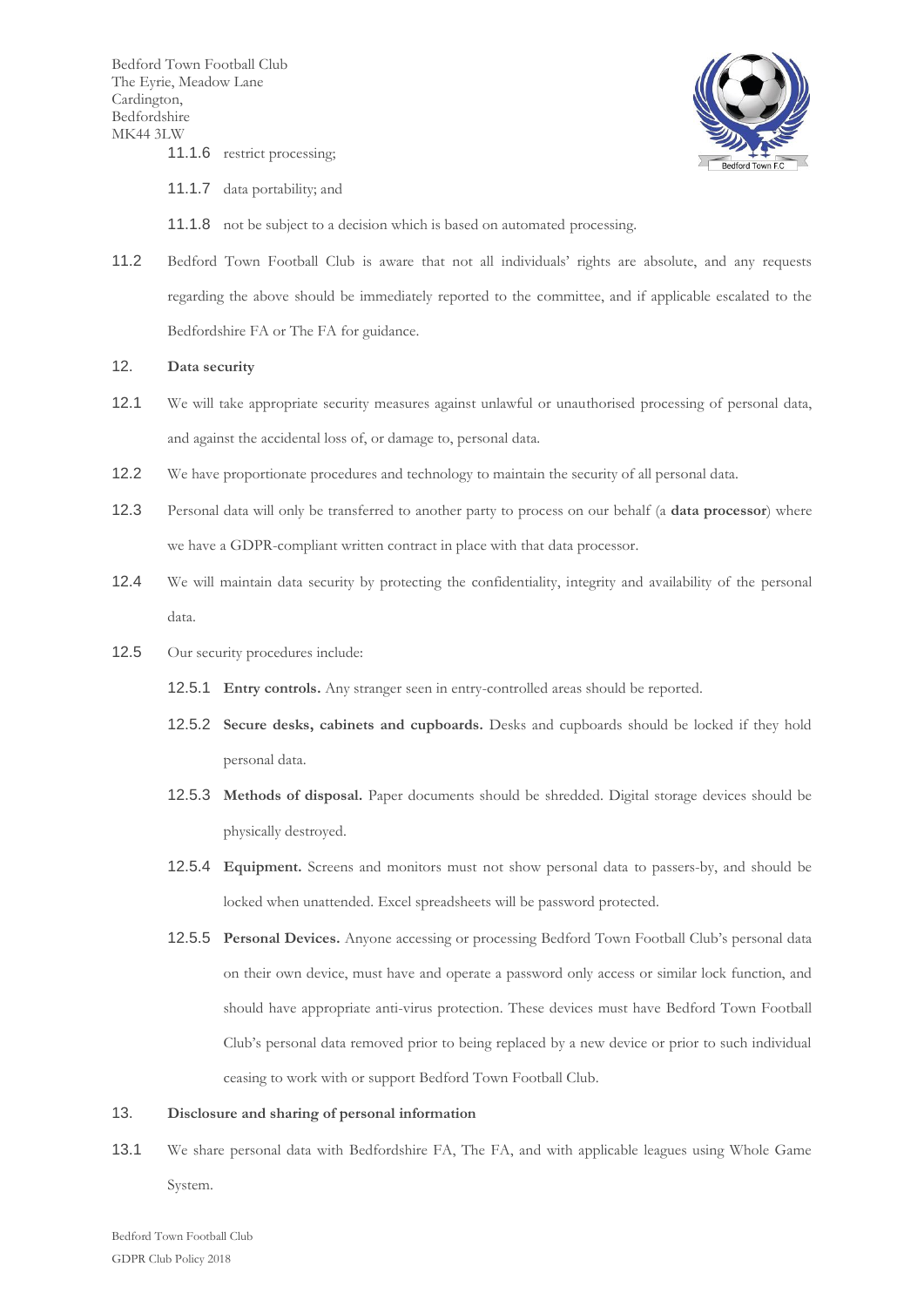

- 13.2 We may share personal data with third parties or suppliers for the services they provide and instruct them to process our personal data on our behalf as data processors. Where we share data with third parties, we will ensure we have a compliant written contract in place incorporating the minimum data processer terms as set out in the GDPR, which may be in the form of a supplier's terms of service.
- 13.3 We may share personal data we hold if we are under a duty to disclose or share an individual's personal data in order to comply with any legal obligation, or in order to enforce or apply any contract with the individual or other agreements; or to protect our rights, property, or safety of our employees, players, other individuals associated with Bedford Town Football Club or others.

## 14. **Transferring personal data to a country outside the EEA**

We may transfer any personal data we hold to a country outside the European Economic Area (**EEA**), provided that one of the appropriate safeguards applies.

## 15. **Reporting a personal data breach**

- 15.1 In the case of a breach of personal data, we may need to notify the applicable regulatory body and the individual.
- 15.2 If you know or suspect that a personal data breach has occurred, inform a member of the committee immediately, who may need to escalate to Bedfordshire FA and The FA as appropriate. You should preserve all evidence relating to a potential personal data breach.

### 16. **Dealing with subject access requests**

- 16.1 Individuals may make a formal request for information we hold about them. Anyone who receives such a request should forward it to the board/committee immediately, and where necessary escalated to Bedfordshire FA and The FA for guidance. Nobody should feel bullied or pressured into disclosing personal information.
- 16.2 When receiving telephone enquiries, we will only disclose personal data if we have checked the caller's identity to make sure they are entitled to it.

## 17. **Accountability**

- 17.1 Bedfordshire FA must implement appropriate technical and organisational measures to look after personal data, and is responsible for, and must be able to demonstrate compliance with the data protection principles.
- 17.2 Bedford Town Football Club must have adequate resources and controls in place to ensure and to document GDPR compliance, such as: